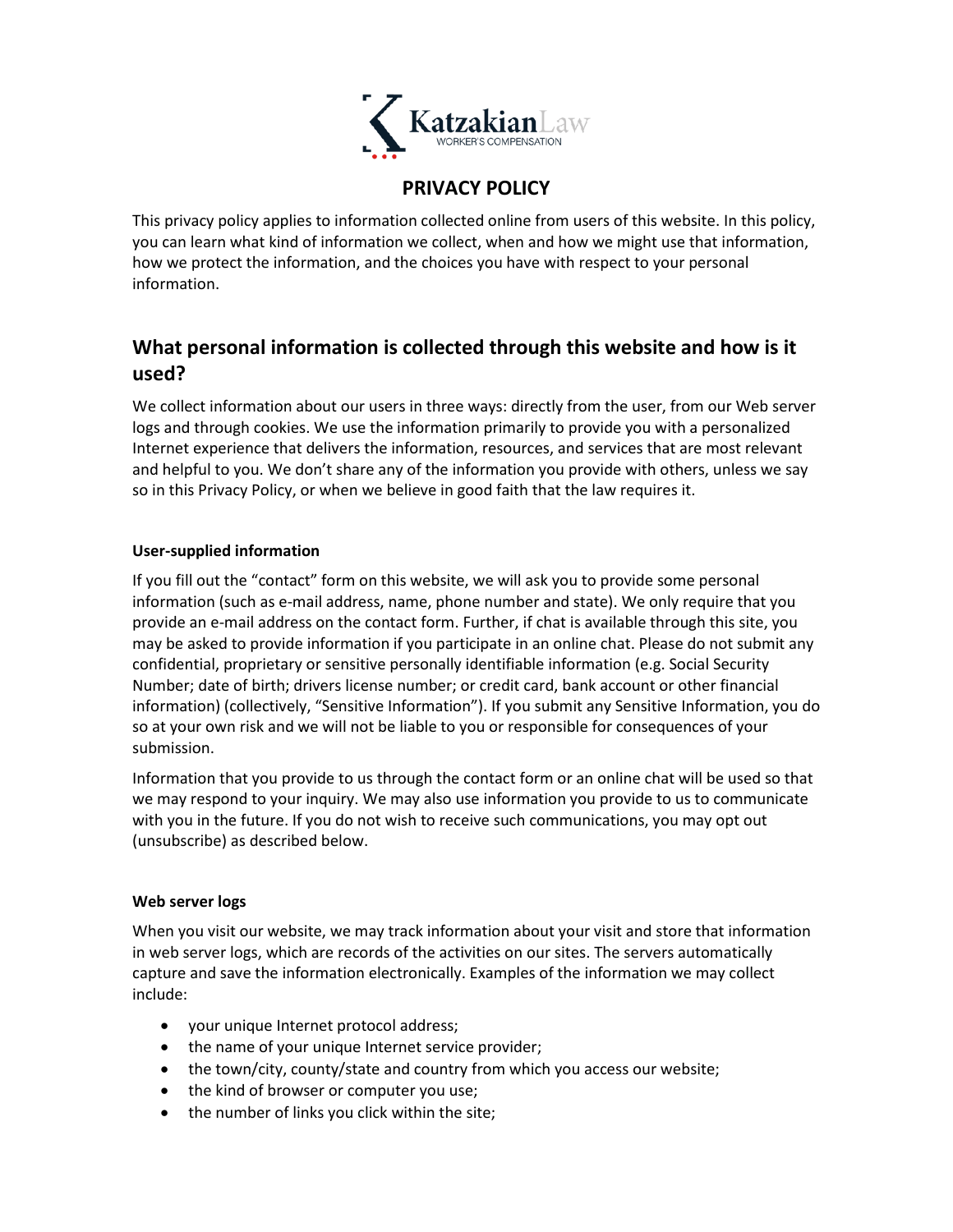- the date and time of your visit;
- the web page from which you arrived to our site;
- the pages you viewed on the site; and
- certain searches/queries that you conducted via our website(s).

The information we collect in web server logs helps us administer the site, analyze its usage, protect the website and its content from inappropriate use and improve the user's experience.

#### **Cookies**

In order to offer and provide a customized and personal service, our websites and applications may use cookies and similar technologies to store and help track information about you. Cookies are simply small pieces of data that are sent to your browser from a Web server and stored on your computer's hard drive. We use cookies to help remind us who you are and to help you navigate our sites during your visits. Cookies also can tell us where visitors go on a website and allow us to save preferences for you so you won't have to re-enter them each time you visit. The use of cookies is relatively standard. Most Internet browsers are initially set up to accept cookies, but you can use your browser to either notify you when you receive a cookie or to disable cookies.

If you wish to disable cookies from this site, you can do so using your browser. You should understand that some features of many sites may not function properly if you don't accept cookies. For more information about using browsers to manage cookies, please se[e All About](https://www.allaboutcookies.org/manage-cookies/)  [Cookies.](https://www.allaboutcookies.org/manage-cookies/) You can also refuse to accept Flash cookies from this website using [Adobe's Flash](https://www.adobe.com/devnet/security.html)  [management tools](https://www.adobe.com/devnet/security.html). You can opt out of Google's use of cookies by visiting [Google's Ad Settings](https://adssettings.google.com/authenticated).

By visiting this website, you consent to the use of cookies and similar technologies in accordance with this Privacy Statement.

#### **Third-party Services**

We may use services hosted by third parties, including Adobe Site Catalyst, to assist in providing our services and to help us understand the use of our site by our visitors. These services may collect information sent by your browser as part of a web page request, including your IP address or cookies. If these third-party services collect information, they do so anonymously and in the aggregate to provide information helpful to us such as website trends, without identifying individual visitors.

In addition, we may use services provided by third parties to display relevant content, products, services and advertising to you. These third parties may use cookies, web beacons and similar technologies to collect or receive information from this website and elsewhere on the internet. They may then use that information to provide measurement services so we can understand your interests and retarget advertisements based on your previous visits to this website. Please keep in mind that we do not share your personal information with any third-party advertiser, ad server or ad network.

You may be able to opt-out of the collection and use of information for ad targeting by some third parties by visitin[g www.aboutads.info/choices](http://www.aboutads.info/choices). You can opt out of Google's use of cookies by visiting [Google's Ad Settings](https://adssettings.google.com/authenticated). You can visit thi[s page](https://optout.networkadvertising.org/choices) to opt out of AdRoll's and their partners' targeted advertising. Please see "Cookies" in the section above for more information on how you can control the use of cookies on your computer.